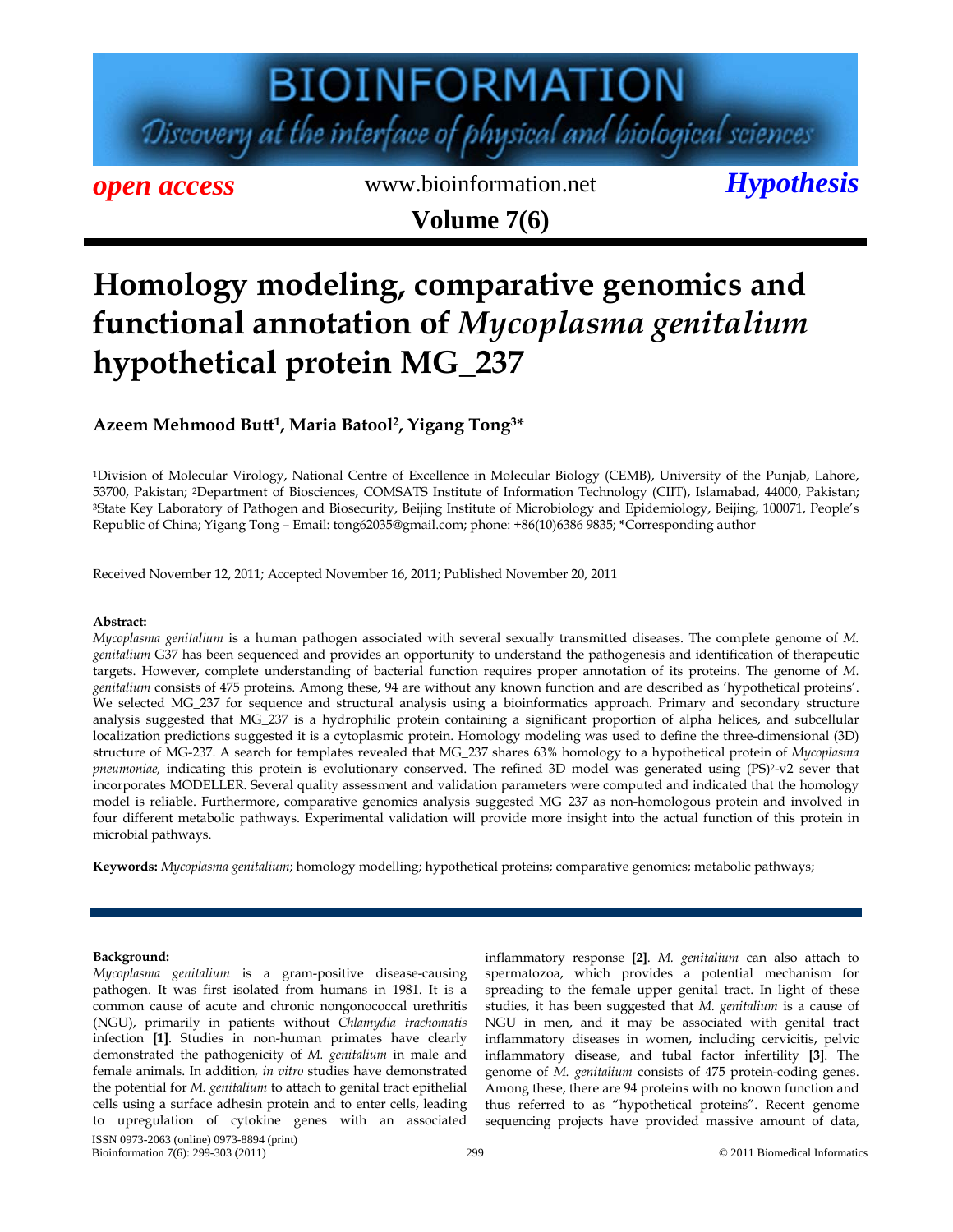however, many of these genomes are still not fully annotated and consist of genes/proteins with unknown function and structure. This is due to several limitations, such as the cost and time required for experimental approaches. An alternative to laboratory-based methods is a bioinformatics approach that utilizes algorithms and databases to estimate protein function. As these algorithms and databases are based on experimental results, they can be an effective means to perform functional and structural annotation of hypothetical proteins. Structure is more evolutionary conserved than sequence; therefore, analysis of three-dimensional (3D) structures holds great potential. Our present study describes the first 3D model of the *M. genitalium* hypothetical protein MG\_237 obtained through homology modelling. In addition, primary and secondary sequence structure analysis, functional annotation, comparative genomics, and involvement in bacterial metabolic pathways were also performed.

#### **Methodology:**

#### *Sequence analysis and subcellular localization prediction*

The amino acid sequence of a *M. genitalium* hypothetical protein MG\_237 was retrieved from the SWISS-PROT database **[4]** using the primary accession number P47479 and the entry name, Y237\_MYCGE. ProtParam **[5]** was used to predict physiochemical properties. The parameters computed by ProtParam included the molecular weight, theoretical pI, amino acid composition, atomic composition, extinction coefficient, estimated half-life, instability index, aliphatic index, and grand average of hydropathicity (GRAVY). Secondary structure predictions (helix, sheets, and coils) were using made using ESPript2.2 **[6]**. Determining subcellular localization is important for understanding protein function and is a critical step in genome annotation. Prediction of subcellular localization of MG\_237 was carried out by CELLO v.2.5 **[7]** which is a multiclass support vector machine classification system. Results obtained were also cross-checked with subcellular localization predictions obtained from PSORTb v3.02 **[8]**.

#### *Homology modelling of MG\_237*

Homology modelling was used to determine the 3D structure of MG\_237. A BLASTP **[9]** search with default parameters was performed against the Brookhaven Protein Data Bank (PDB) to find suitable templates for homology modelling. PDB ID: 1TD6\_A was identified as the best template based on sequence identity (63%) between query and template protein sequence. The Protein Structure Prediction Server (PS)2-v2 **[10]** was used for homology model construction. (PS)<sup>2</sup> is an automated homology modelling server that builds 3D models using the modelling package MODELLER. Multiple sequence alignments between query and template protein sequences made by the (PS)2 server were manually curated before initiating homology modelling of MG\_237.

#### *Energy minimization, quality assessment and visualization*

Once the 3D model was generated, energy minimization was performed by GROMOS96 force field in a Swiss-PdbViewer **[11]**. Structural evaluation and stereochemical analyses were performed using ProSA-web Z-scores **[12]** and PROCHECK Ramachandran plots **[13]**. Furthermore, Root Mean Squared Deviation (RMSD), superimposition of query and template structure, and visualization of generated models was performed using UCSF Chimera 1.5.3 **[14]**.

#### *Protein structure accession number*

The predicted 3D structure of *M. genitalium* hypothetical protein MG\_237 was submitted to the Protein Model Database (PMDB) **[15]** and assigned the PMDB ID: PM0077727.

#### *Functional annotation of MG\_237*

*M. genitalium* hypothetical protein MG\_237 was analysed for the presence of conserved domains based on sequence similarity search with close orthologous family members. For this purpose, three different bioinformatics tools and databases including InterProScan **[16]**, Proteins Families Database (Pfam) **[17]**, and NCBI Conserved Domains Database (NCBI-CDD) **[18]** were used. InterProScan is a tool that combines different protein signature recognition methods native to the InterPro member databases into one resource with look up of corresponding InterPro and GO annotation. Pfam is a database of protein families that includes their annotations and multiple sequence alignments generated using hidden Markov models. NCBI-CDD is a protein annotation resource that consists of a collection of well-annotated multiple sequence alignment models for ancient domains and full-length proteins.

#### *Comparative genomics analysis of MG\_237*

Workflow of comparative genomics analysis of bacterial genomes as described recently by us **[19]** (accepted, article in press) was used for the analysis of MG\_237. At first, BLASTP search was performed between *H. sapiens* proteome and MG\_237 to check its similarity to humans. BLASTP search was restricted to proteins from humans only through an option available under BLASTP parameters. Hits were filtered on the basis of expectation value (e-value) inclusion threshold being set to 0.005, and a minimum bit score of 100. Essential proteins of a cellular organism are necessary to live and replicate, and are therefore attractive targets for antimicrobial treatments. Information about essential proteins of *M. genitalium* was retrieved from the Database of Essential Genes (DEG) **[20]**. Evalue cut-off of 10-10 and a minimum bit score of 100 were used to scan MG\_237 against essential proteins listed in DEG from 17 different Gram-positive and Gram-negative bacteria using DEG microbial BLASTP. To check involvement of MG\_237 into metabolic pathways of *M. genitalium*, KEGG automatic annotation server (KAAS) was used **[21]**.

#### **Results and Discussion:**

The present study focused on sequence, structural and comparative genomics analysis of *M. genitalium* hypothetical protein MG\_237. ProtParam was used to analyze different physiochemical properties from the amino acid sequence. The hypothetical protein MG\_237 was predicted to be 294 amino acids, with a molecular weight of 34572.1 Daltons and an isoelectric point of 7.69. An isoelectric point above 7 indicates a positively charged protein, and an instability index of 28.33 suggests a stable protein. The negative GRAVY index of -0.235 is indicative of a hydrophilic and soluble protein. The protein sequence was found to be rich in the amino acid leucine, suggesting a preference for alpha-helices in 3D structure. Secondary structure analysis was performed using ESPript **(Figure 1a**) and the protein was predicted to contain several helices, consistent with the ProtParam results **(Figure 1a).** The high percentage of helices in the structure makes the protein more flexible for folding, which might increase protein interactions. Subcellular localization is a key functional attribute

ISSN 0973-2063 (online) 0973-8894 (print) Bioinformation 7(6):299-303 (2011) 300 300 © 2011 Biomedical Information 300 © 2011 Biomedical Information 300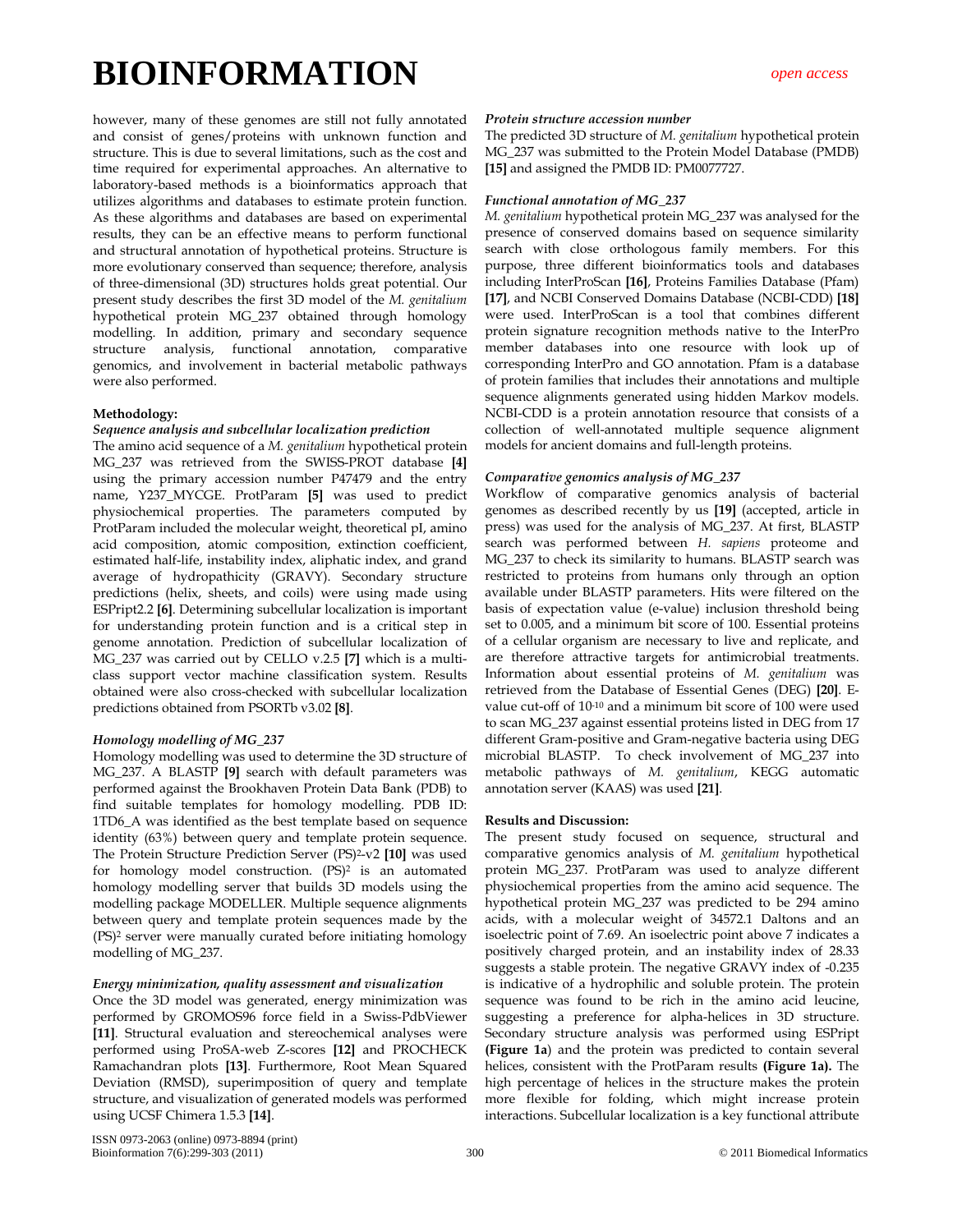of a protein. Cellular functions are often localized in specific compartments; therefore, predicting the subcellular localization of unknown proteins could be used to obtain useful information about their functions, and to select proteins for further study. Moreover, studying the subcellular localization of proteins is

also helpful in understanding disease mechanisms and developing novel drugs **[22]**. The consensus protein subcellular localization predictions suggest that MG\_237 is a cytoplasmic protein.



**Figure 1:** Sequence and structure analysis of *Mycoplasma genitalium* hypothetical protein MG\_237. (A) Multiple sequence and structure alignment between protein sequence of MG\_237 and the selected template PDB ID: 1td6\_A. Conserved regions between template and query are highlighted in red colour. (B) Homology model of MG\_237. Alpha helices are shown in orange, beta sheets in purple and coils in grey colour. (C) Superimposed structure of MG\_237 and template 1td6\_A. Template is shown in pink colour. (D) Ramachandran plot of MG\_237 (E) Z-score of MG\_237. (F) Z-score of template 1td6\_A.

ISSN 0973-2063 (online) 0973-8894 (print) Bioinformation 7(6):299-303 (2011) 301 301 © 2011 Biomedical Information 3031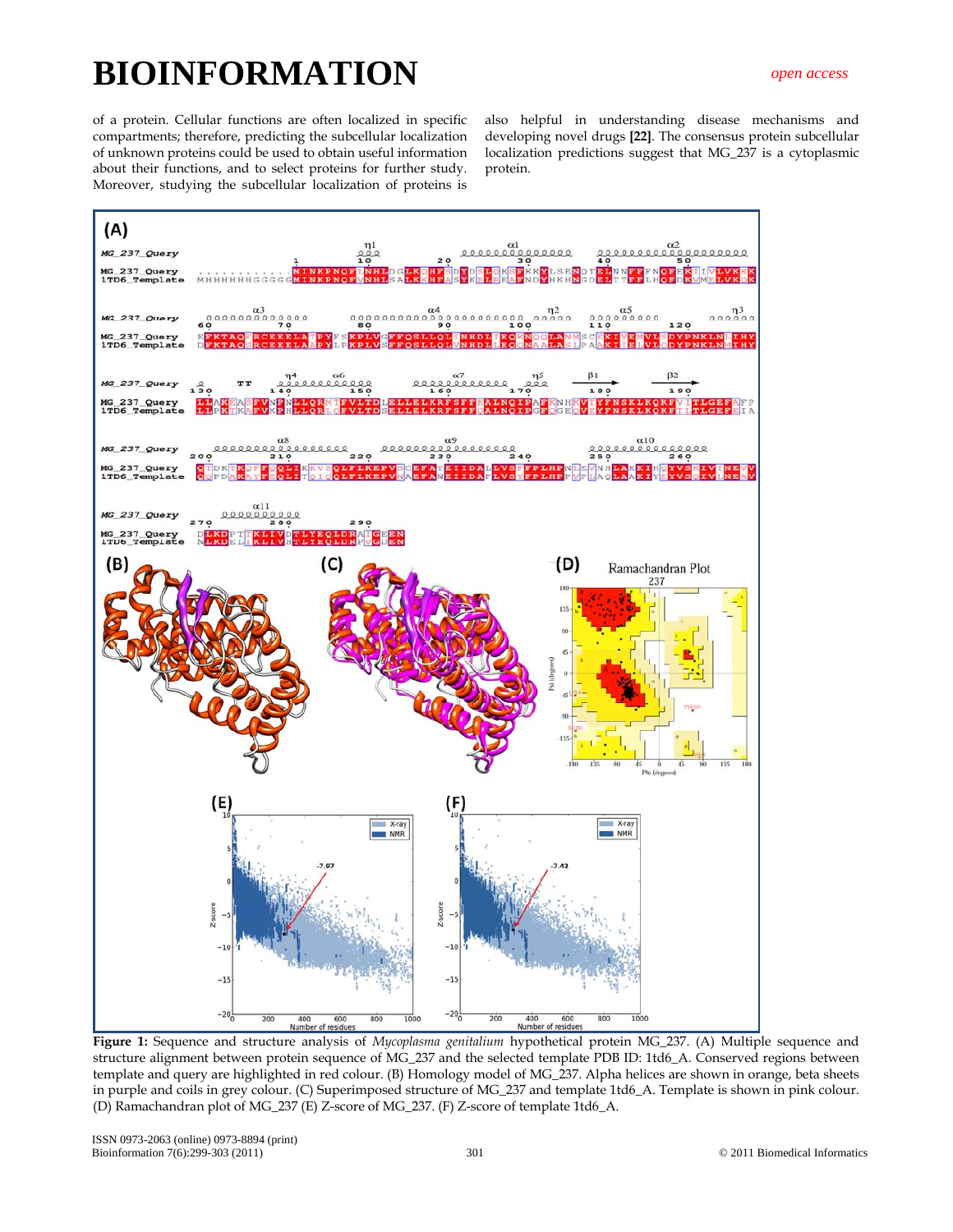#### *Homology modelling of MG\_237*

Protein 3D structures can provide us with precise information of how proteins interact and localize in their stable conformation. Homology or comparative modelling is one of the most common structure prediction methods in structural genomics and proteomics. Numerous online servers and tools have become available for homology or comparative modeling of proteins in past years. Despite minimal modifications, one initial step that is common in all modeling tools and servers is to find the best matching template by performing a sequence homology search with BLASTP. Templates are experimentally determined 3D structures of proteins that share sequence similarity with the query sequence. The template sequence and the protein sequence whose structure is to be determined are aligned using multiple sequence alignment algorithms **[23]**. A well-defined alignment is very important for the prediction of a reliable 3D structure. The genome of *M. genitalium* consists of 94 hypothetical proteins without any known function or structure. A BLASTP search was performed for each protein sequence against the PDB to identify templates for homology modeling. MG\_237 was selected for homology modeling as it showed maximum identity to its 1td6\_A, which is an X-Ray diffraction model of a *M. pneumoniae* hypothetical protein. The query sequence and template ID was then given as input to the (PS)2 server for homology modeling using MODELLER.

#### *Energy minimization, quality assessment and visualization*

The predicted 3D structure of MG\_237 is shown in **Figure 1b**. Even though there were no steric clashes in the structure generated, it was still subject to energy minimization and assessed for both geometric and energy aspects. The positioning of alpha-helices and beta-sheets was then compared using ESPript2.2. Secondary structure elements were found to be comparable to that of the template **(Figure 1a**). Eleven helices and two beta sheets were predicted in the 3D structure of MG\_237, which implies that it is rich in helical structures (Fig. 1a and 1b). Several structure assessment methods including RMSD, Z-scores, and Ramachandran plots were used to check reliability of the predicted 3D model. The RMSD value indicates the degree to which two 3D structures are similar. The lower the value, the more similar the structures. Both template and query structures were superimposed for the calculation of RMSD **(Figure 1c).** The RMSD value obtained from superimposition of MG\_237 and 1TD6 in UCSF Chimera was found to be 0.213 Å, suggesting a reliable 3D structure. The Zscore is indicative of overall model quality and is used to check whether the input structure is within the range of scores typically found for native proteins of similar size. Z-scores of the template and query model were obtained from PROSAweb. The template Z score was -7.97 **(Figure 1e)** and for the MG-237 homology model it was -7.42 **(Figure 1f),** suggesting similarity between template and query structure. Finally, the Ramachandran plots were obtained for both the homology model and the template as a quality assessment. PROCHECK displayed 91% of residues in the most favored regions, with 7.6%, 0.7%, and 0.7% residues in additionally allowed, generously allowed and disallowed regions, respectively **(Figure 1d).** This indicated that the backbone dihedral angles, phi and psi, in the MG\_237 3D model, were reasonably accurate. The Ramachandran plot for the template structure showed the amino acid residues to be 84.2%, 14.0%, 1.9% and

0.0%, in most favored, additionally allowed, generously allowed and disallowed regions respectively (Data not shown). The comparable Ramachandran plot characteristics, RMSD values, and Z-scores confirm the quality of the homology model of MG\_237. The final protein structure was deposited in PMDB and is available under ID: PM0077727.

#### *Functional annotation and comparative genomics analysis of MG\_237*

Currently, there is no known function of MG\_237 is known. In the present study, a systematic workflow consisting of several bioinformatics tools and databases was defined and used with the goal of performing functional annotation of MG\_237. Three web tools were used to search the conserved domains and potential function of Mg\_237. Based on consensus predictions made by Pfam, NCBI-CDD and InterProScan, it is suggested that MG\_237 contains DUF3196 domains and is currently classified as protein of unknown function. Once the functional annotation of hypothetical was performed, we applied comparative genomics approach to further characterize MG\_237. This involved search against human proteome, essentiality estimation, and involvement in metabolic pathways. At first, a BLASTP search against human proteome was performed to identify whether MG\_237 has any human homologues. It was identified that MG\_237 is a unique protein of *M. genitalium* and showed no homology to any of the human proteins. Proteins with no homology to human proteins can effectively be used as drug targets as targeting these proteins will not have any side effects. Identification of proteins that regulate key factors, such as nutrient uptake, virulence and pathogenicity, is of great importance for disruption of pathogen functions and existence. Such proteins are termed as essential for the pathogen. Again, not all essential proteins are nonhomologous in nature. Therefore, pathogen proteins that fulfil the criteria of being unique and essential at the same time represent more attractive drug targets. The information about essential genes of *M genitalium* was retrieved from DEG database. Microbial BLASTP search as per selection criteria mentioned in materials & methods section, suggested that it is a non-essential protein. Finally, KEGG was used to identify the involvement of MG\_237 in *M. genitalium* metabolic pathways. Based on search performed via KAAS, MG\_237 was found to be involved in four metabolic pathways namely; biosynthesis of secondary metabolites, microbial metabolism in diverse environments, glycolysis / gluconeogenesis, and amino sugar and nucleotide sugar metabolism.

#### **Conclusion:**

We have used homology modelling and comparative genomics approach to propose the first 3D structure and possible functions for the *M. genitalium* hypothetical protein MG\_237. With the assistance of a well-defined structure and annotations, we can predict protein functional and binding sites, which can help in understanding what biological role it fulfils. It is expected that several of these hypothetical proteins may play important roles, including cell survival, pathogenesis, and antibiotic resistance. Additionally, the workflow described in this study can also be applied to other hypothetical proteins.

ISSN 0973-2063 (online) 0973-8894 (print) Bioinformation 7(6):299-303 (2011) 302 6 2011 Biomedical Information 302